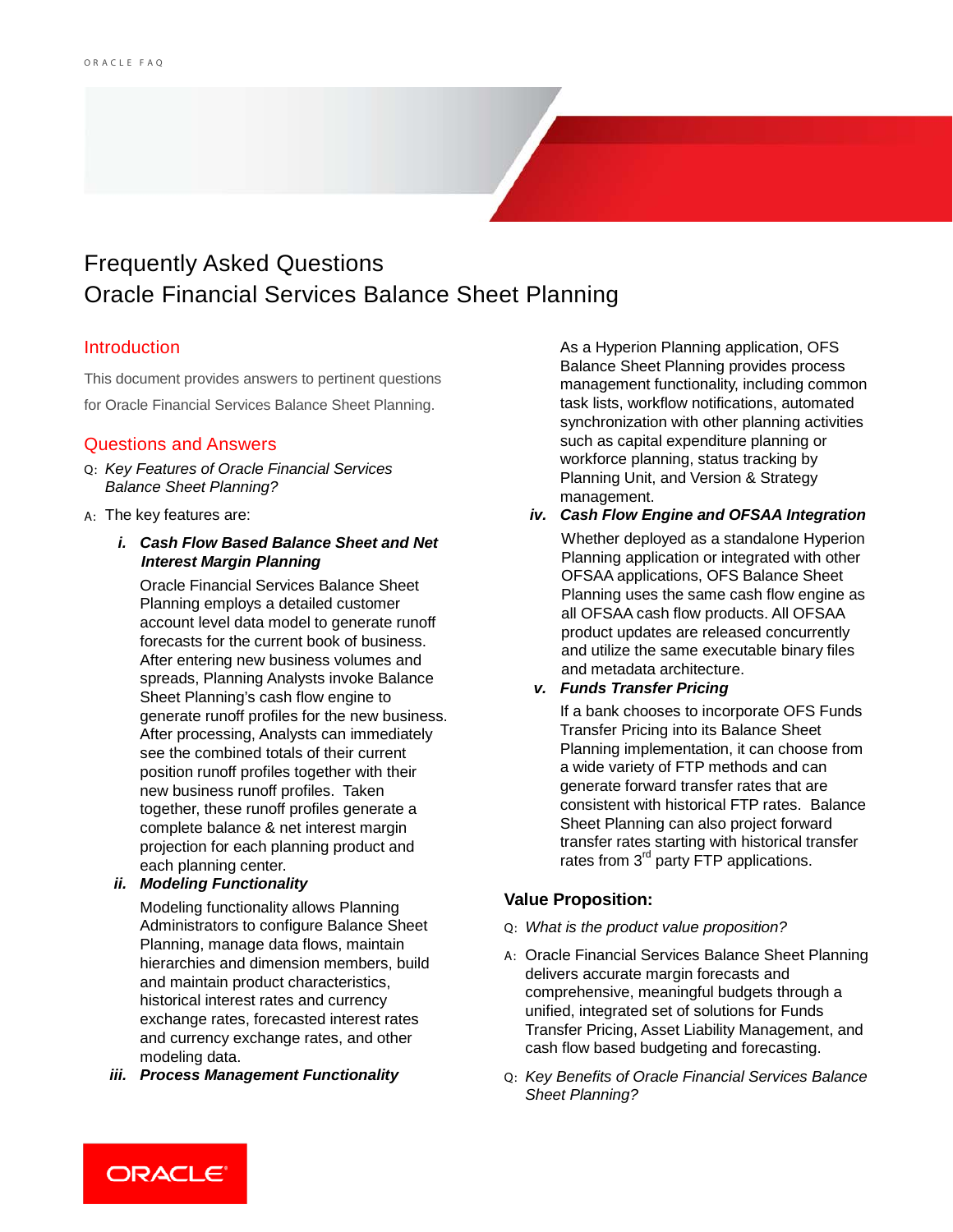- A: Key benefits provided by the application are:
	- Accurately plan business unit level margin and profit with common cash flow engines shared with Oracle Financial Services Asset Liability Management and Funds Transfer Pricing applications
	- Generate accurate current position forecasts from a detailed, customer level data model
	- Develop regulatory capital requirements and capital plans based on budgeted balance sheet data
	- Deliver actionable insight across multiple dimensions

#### **Competitive Position:**

- Q: *What are the business pains that this application addresses?*
- A: Oracle Financial Services Balance Sheet Planning addresses the following business pains:

#### *i. Focus on Profits*

Historically, a bank's focus has been on volumes, not profits.

*ii. Net New Business*

OFS Balance Sheet Planning shifts the focus from balance sheet aggregates to net new business and net new spreads.

#### *iii. High Process Management*

A very high number of users requires high process management and usability.

*iv. Lack of Integration*

There has been a lack of integration with credit systems, FTP process and Treasury forecast.

- Q: *How does the product work with the rest of the OFSAA suite/platform?*
- A: Oracle Financial Services Balance Sheet Planning can be deployed as a stand-alone Hyperion Planning application or it can be fully integrated with OFSAA Financial Service Data Foundation & OFSAA Infrastructure or with other OFSAA applications including Funds Transfer Pricing, Profitability Management, and Asset Liability Management. All OFSAA applications

are developed together and released together and all share the same underlying cash flow engine. In the integrated deployment mode, OFS Balance Sheet Planning shares the same data model with other applications and as well as modeling data, including dimension members, hierarchies, interest rate curves and interest rate history, active currencies and exchange rate history, Funds Transfer Pricing rules, Prepayment rules and Prepayment models, and Funds Transfer Pricing Adjustment rules.

- Q: *Can Oracle Financial Services Balance Sheet Planning be integrated with third party applications?*
- A: As installation-time options, Balance Sheet Planning can be deployed in conjunction with Hyperion Capital Expenditure Planning and/or with Hyperion Workforce Planning. As a Hyperion Planning application, customers can tailor their BSP environments with customized forms, processes, and business rules, and can integrate with other Hyperion applications. BSP can also be integrated with  $3<sup>rd</sup>$  party funds transfer pricing solutions.
- Q: *What are the product differentiators?*
- A: The product differentiators are:
	- Financial Services-specific needs built on top of a powerful platform to deliver end-to-end planning solution
	- Accurately forecast new business volumes and net interest margins
	- Business process management to streamline the process
	- Market rate and economic scenarios accurately model sensitivity to economic conditions
	- Customer cash flow engine helps accurately measure all financial instruments both on and off the balance sheet
	- Powerful analytics and reporting through a single interface